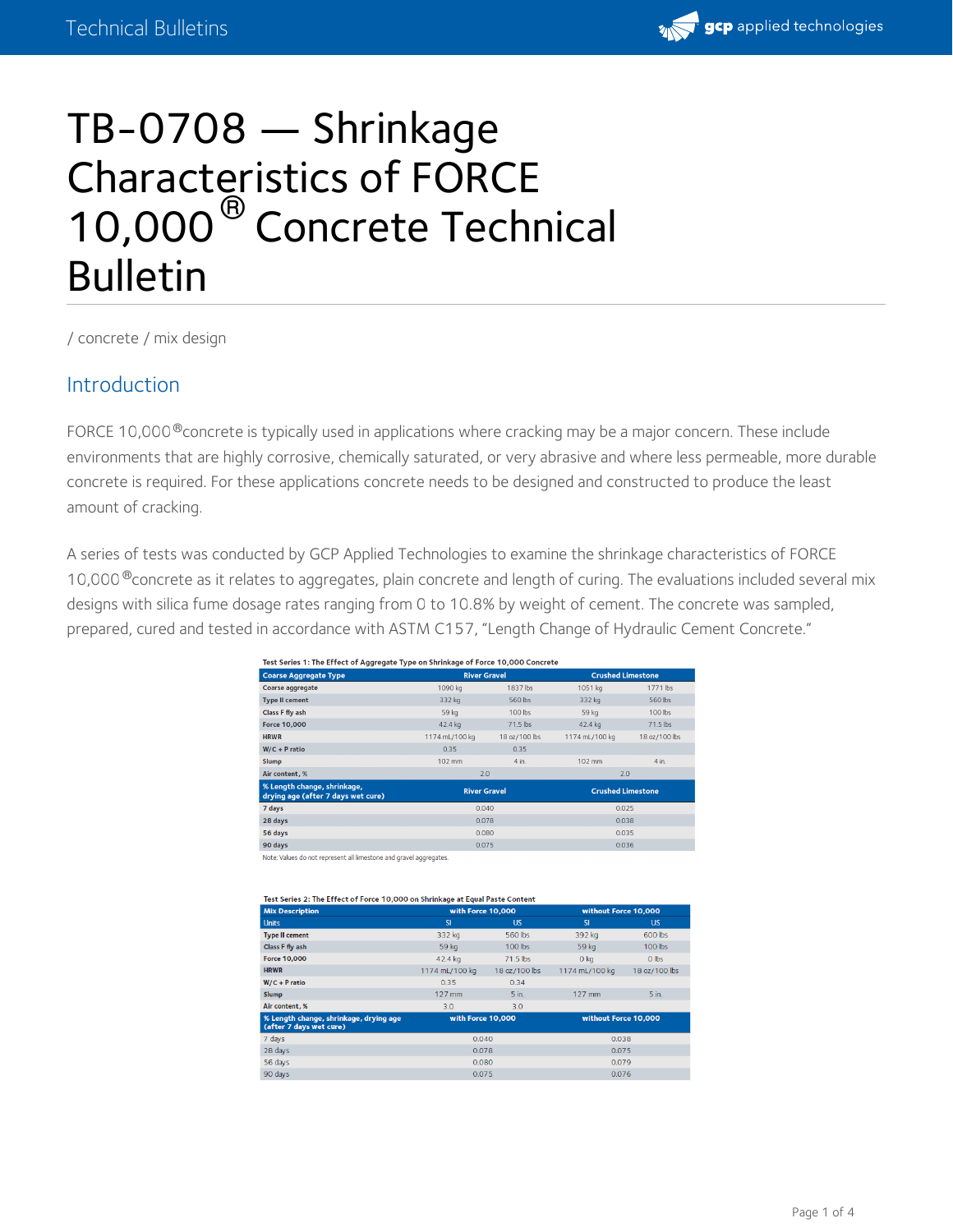

| Test Series 3: The Effect of Curing on Shrinkage of Force 10,000 Concrete |                                  |                                  |                                  |  |  |
|---------------------------------------------------------------------------|----------------------------------|----------------------------------|----------------------------------|--|--|
| <b>Mix Description</b>                                                    | <b>Midwest Gravel</b>            | <b>Northeast Gravel</b>          | <b>Midwest Limestone</b>         |  |  |
| $W/C + P$ ratio                                                           | 0.37                             | 0.37                             | 0.37                             |  |  |
| <b>Force 10,000</b>                                                       | 27.2 kg (46 lbs)                 | 27.2 kg (46 lbs)                 | 27.2 kg (46 lbs)                 |  |  |
| <b>HRWR</b>                                                               | 652 mL/100 kg<br>(10 oz/100 lbs) | 652 mL/100 kg<br>(10 oz/100 lbs) | 652 mL/100 kg<br>(10 oz/100 lbs) |  |  |
| <b>Slump</b>                                                              | $165$ mm $(6.5$ in.)             | $165$ mm $(6.5$ in.)             | $165$ mm $(6.5$ in.)             |  |  |
| Air content, %                                                            | 6%                               | 6%                               | 6%                               |  |  |
| % Length change (shrinkage) wet cure time, days                           |                                  |                                  |                                  |  |  |
| 3 days                                                                    | 0.075                            | 0.084                            | 0.051                            |  |  |
| 7 days                                                                    | 0.061                            | 0.068                            | 0.045                            |  |  |
| 28 days                                                                   | 0.040                            | 0.048                            | 0.038                            |  |  |

## Test Series 1: The Effect of Aggregate Type on Shrinkage of FORCE 10,000  $^\circledR$  Concrete

| <b>COARSE AGGREGATE TYPE</b> | <b>RIVER GRAVEL</b> |               | <b>CRUSHED LIMESTONE</b> |               |
|------------------------------|---------------------|---------------|--------------------------|---------------|
| Coarse aggregate             | 1090 kg             | 1837 lbs      | 1051 kg                  | 1771 lbs      |
| Type II cement               | 332 kg              | 560 lbs       | 332 kg                   | 560 lbs       |
| Class F fly ash              | 59 kg               | 100 lbs       | 59 kg                    | 100 lbs       |
| FORCE 10,000 <sup>®</sup>    | 42.4 kg             | 71.5 lbs      | 42.4 kg                  | 71.5 lbs      |
| <b>HRWR</b>                  | 1174 mL/100 kg      | 18 oz/100 lbs | 1174 mL/100 kg           | 18 oz/100 lbs |
| $W/C + P$ ratio              | 0.35                | 0.35          |                          |               |
| Slump                        | 102 mm              | 4 in.         | 102 mm                   | 4 in.         |
| Air content, %               | 2.0                 |               | 2.0                      |               |
| % Length change,             |                     |               |                          |               |
| shrinkage, drying age        | River Gravel        |               | Crushed Limestone        |               |
| (after 7 days wet cure)      |                     |               |                          |               |
| 7 days                       | 0.040               | 0.025         |                          |               |
| 28 days                      | 0.078               | 0.038         |                          |               |
| 56 days                      | 0.080               | 0.035         |                          |               |
| 90 days                      | 0.075               | 0.036         |                          |               |

Note: Values do not represent all limestone and gravel aggregates.

## Test Series 2: The Effect of FORCE 10,000  $^\circledast$  on Shrinkage at Equal Paste Content

| <b>MIX DESCRIPTION</b>    | WITH FORCE 10,000 <sup>®</sup> |               | WITHOUT FORCE 10,000 <sup>®</sup> |               |
|---------------------------|--------------------------------|---------------|-----------------------------------|---------------|
| Units                     | <sup>SI</sup>                  | US            | SI                                | US            |
| Type II cement            | 332 kg                         | 560 lbs       | 392 kg                            | 600 lbs       |
| Class F fly ash           | 59 kg                          | 100 lbs       | 59 kg                             | 100 lbs       |
| FORCE 10,000 <sup>®</sup> | 42.4 kg                        | 71.5 lbs      | 0 kg                              | $0$ lbs       |
| <b>HRWR</b>               | 1174 mL/100 kg                 | 18 oz/100 lbs | 1174 mL/100 kg                    | 18 oz/100 lbs |
| $W/C + P$ ratio           | 0.35                           | 0.34          |                                   |               |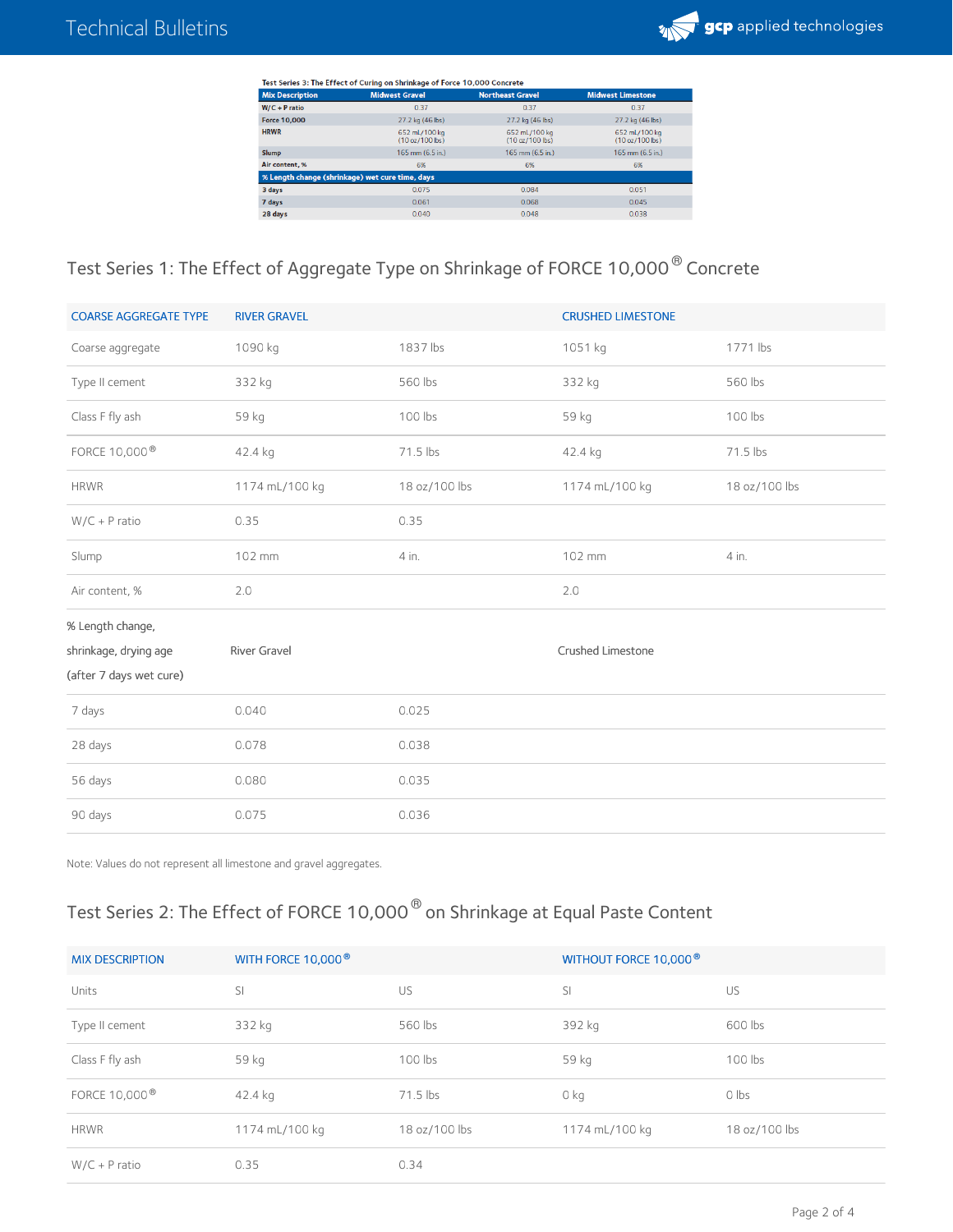# Technical Bulletins



| Slump                                                                | $127$ mm                       | 5 in. | $127$ mm                          | 5 in. |
|----------------------------------------------------------------------|--------------------------------|-------|-----------------------------------|-------|
| Air content, %                                                       | 3.0                            | 3.0   |                                   |       |
| % Length change,<br>shrinkage, drying age<br>(after 7 days wet cure) | with FORCE 10,000 <sup>®</sup> |       | without FORCE 10,000 <sup>®</sup> |       |
| 7 days                                                               | 0.040                          | 0.038 |                                   |       |
| 28 days                                                              | 0.078                          | 0.075 |                                   |       |
| 56 days                                                              | 0.080                          | 0.079 |                                   |       |
| 90 days                                                              | 0.075                          | 0.076 |                                   |       |

### Test Series 3: The Effect of Curing on Shrinkage of FORCE 10,000  $^\circledR$  Concrete

| <b>MIX DESCRIPTION</b>                          | <b>MIDWEST GRAVEL</b>         | <b>NORTHEAST GRAVEL</b>       | <b>MIDWEST LIMESTONE</b>      |
|-------------------------------------------------|-------------------------------|-------------------------------|-------------------------------|
| $W/C + P$ ratio                                 | 0.37                          | 0.37                          | 0.37                          |
| FORCE 10,000 <sup>®</sup>                       | 27.2 kg (46 lbs)              | 27.2 kg (46 lbs)              | 27.2 kg (46 lbs)              |
| <b>HRWR</b>                                     | 652 mL/100 kg (10 oz/100 lbs) | 652 mL/100 kg (10 oz/100 lbs) | 652 mL/100 kg (10 oz/100 lbs) |
| Slump                                           | 165 mm (6.5 in.)              | 165 mm (6.5 in.)              | 165 mm (6.5 in.)              |
| Air content, %                                  | 6%                            | 6%                            | 6%                            |
| % Length change (shrinkage) wet cure time, days |                               |                               |                               |
| 3 days                                          | 0.075                         | 0.084                         | 0.051                         |
| 7 days                                          | 0.061                         | 0.068                         | 0.045                         |
| 28 days                                         | 0.040                         | 0.048                         | 0.038                         |

## **Conclusions**

- **1.** The type of aggregate used in the mix will influence the amount of shrinkage.
- **2.** FORCE 10,000<sup>®</sup> has little effect on shrinkage when compared to concrete made without silica fume with equal paste content. ACI 234 indicates that the drying shrinkage of silica fume concrete is generally comparable to that of control concrete regardless of the water/cementitious ratio.